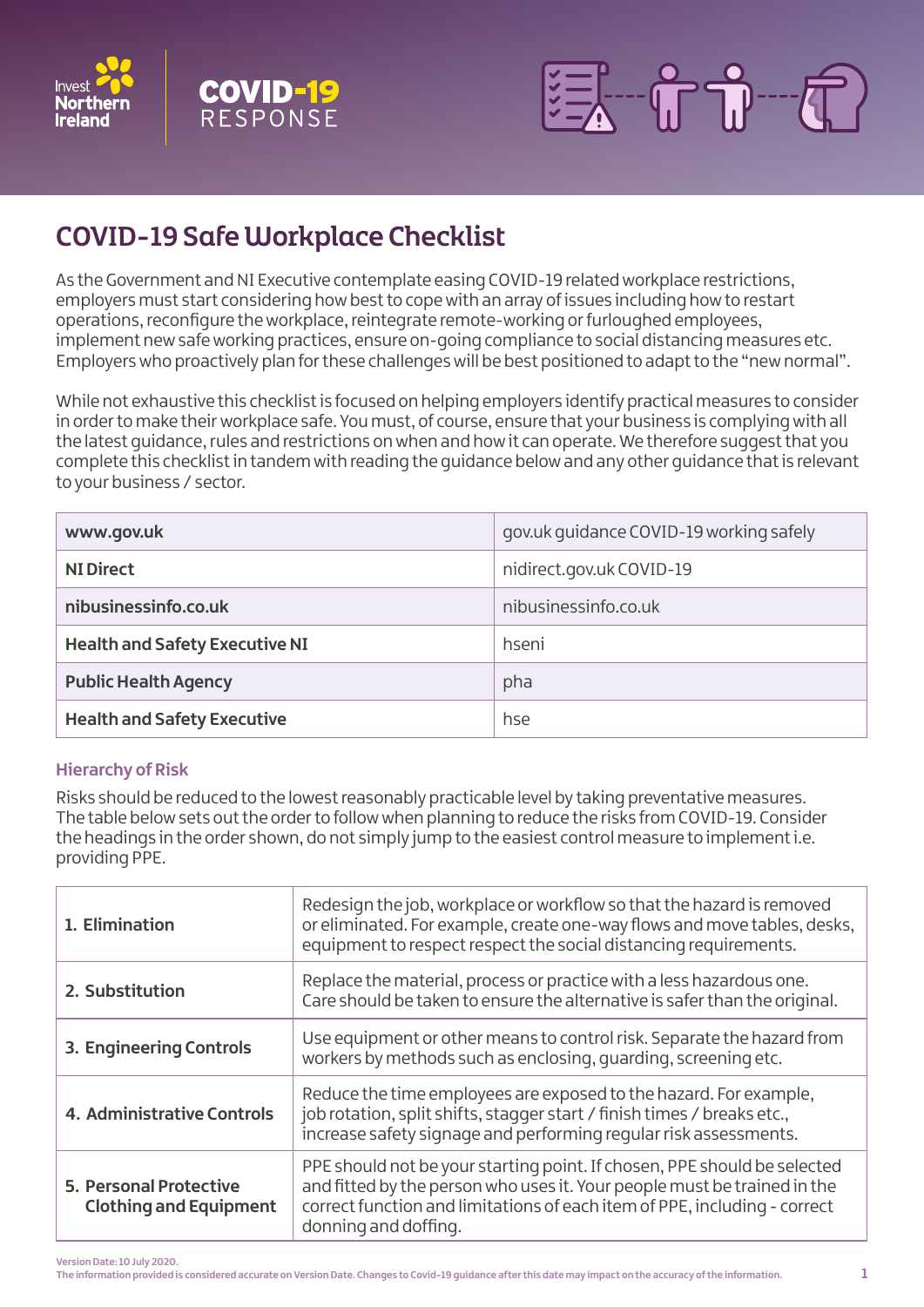





| <b>COVID-19 Checklist Contents</b>                                          | <b>PAGE</b> |
|-----------------------------------------------------------------------------|-------------|
| 1. Workplace Risk Assessment                                                | 3           |
| 2. Workplace Risk Management and Mitigation                                 | 3           |
| 3. Preparing the Workplace                                                  | 4           |
| 4. Workplace Social Distancing:                                             | 5           |
| a. Coming to work and leaving work                                          | 5           |
| <b>b.</b> Moving around buildings and worksites                             | 5           |
| c. Workplaces and Workstations                                              | 5           |
| d. Meetings                                                                 | 6           |
| e. Common Areas                                                             | 6           |
| Security and other incidents<br>f.                                          | 6           |
| 5. Workplace Management of Customers, Visitors, Contractors, Suppliers etc. | 7           |
| 6. Workplace Cleaning and Sanitising                                        | 8           |
| 7. Workplace PPE                                                            | 8           |
| 8. Work Force Management:                                                   | 9           |
| a. Organise work to minimise contact between employees                      | 9           |
| b. Work related travel, field workers, accommodation and visits             | 9           |
| 9. Workplace - Inbound and Outbound Goods                                   | 10          |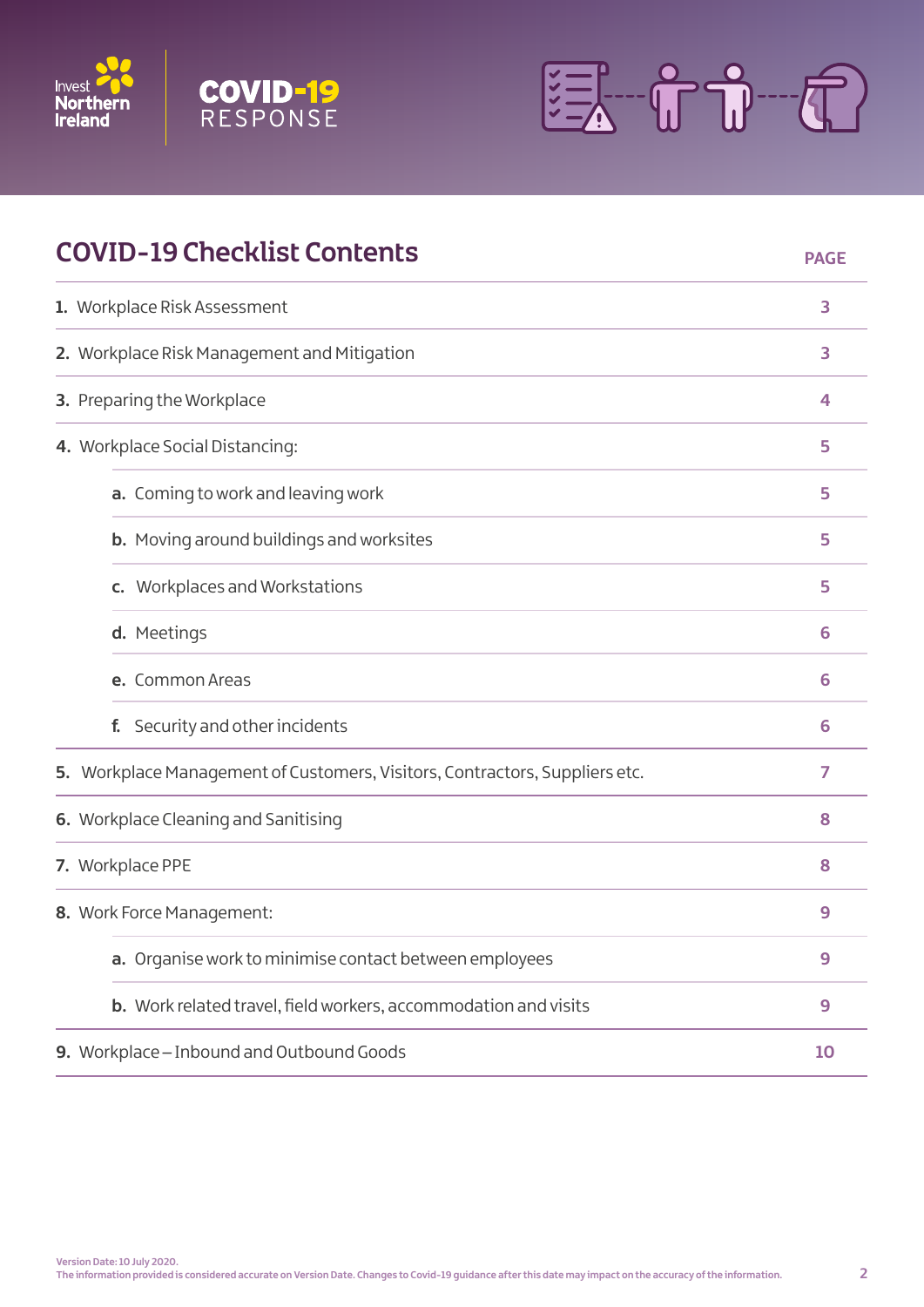Businesses need to ask some critical questions about their workplaces and how they will be able to comply with COVID-19 social distancing measures when they resume working. Use this checklist to identify possible areas that you will need to action to comply with COVID-19 measures and restrictions in the workplace.



Consider the following questions and answer either **YES** or **NO**. Where you have answered **NO** this might identify potential actions you need to consider to protect your employees and workplace. You can use the planning template after each section to capture action areas you need to consider.

# **1. COVID-19 Workplace Risk Assessment: YES NO**

| Have you read the latest quidelines on making your workplace COVID-19 secure?                        | YFS        | N0  |
|------------------------------------------------------------------------------------------------------|------------|-----|
| If NO please follow the links on the front page of this checklist and any other relevant quidelines. |            |     |
| Have you conducted a COVID-19 risk assessment for the workplace and associated areas?                | <b>YFS</b> | NС  |
| Did you involve workers, Trade Unions etc. in the risk assessment?                                   | YFS        | NC  |
| Have you communicated the results from the risk assessment?                                          | YFS        | NO. |
| Have you incorporated or acted on any feedback received?                                             | YFS        | NO. |
| Have you established a process for continuing risk assessment as quidance changes?                   | YFS        | N0  |
| Have you identified a process and system to conduct COVID-19 daily / weekly checks or audits?        | YES        | N0  |

# **2. COVID-19 Workplace Risk Management and Mitigation: YES NO**

| Have you established an action plan based on the results from your COVID-19 risk assessment?      | YES        | NO  |
|---------------------------------------------------------------------------------------------------|------------|-----|
| Have you communicated this action plan to your employees?                                         | YFS        | NC  |
| Have you implemented this plan in full?                                                           | <b>YES</b> | NС  |
| Have you reviewed the effectiveness of the measures implemented in reducing the risk?             | <b>YES</b> | NC  |
| Have you involved your employees in providing feedback on the effectiveness of these<br>measures? | YFS        | ΝC  |
| Have you a process in place for people to raise concerns or improvement ideas?                    | YF'        | N ( |

# Where you have responded **NO** what are the areas / issues you need to consider for action?

| Area / Issue to Consider for Action | Who | When |
|-------------------------------------|-----|------|
|                                     |     |      |
|                                     |     |      |
|                                     |     |      |
|                                     |     |      |
|                                     |     |      |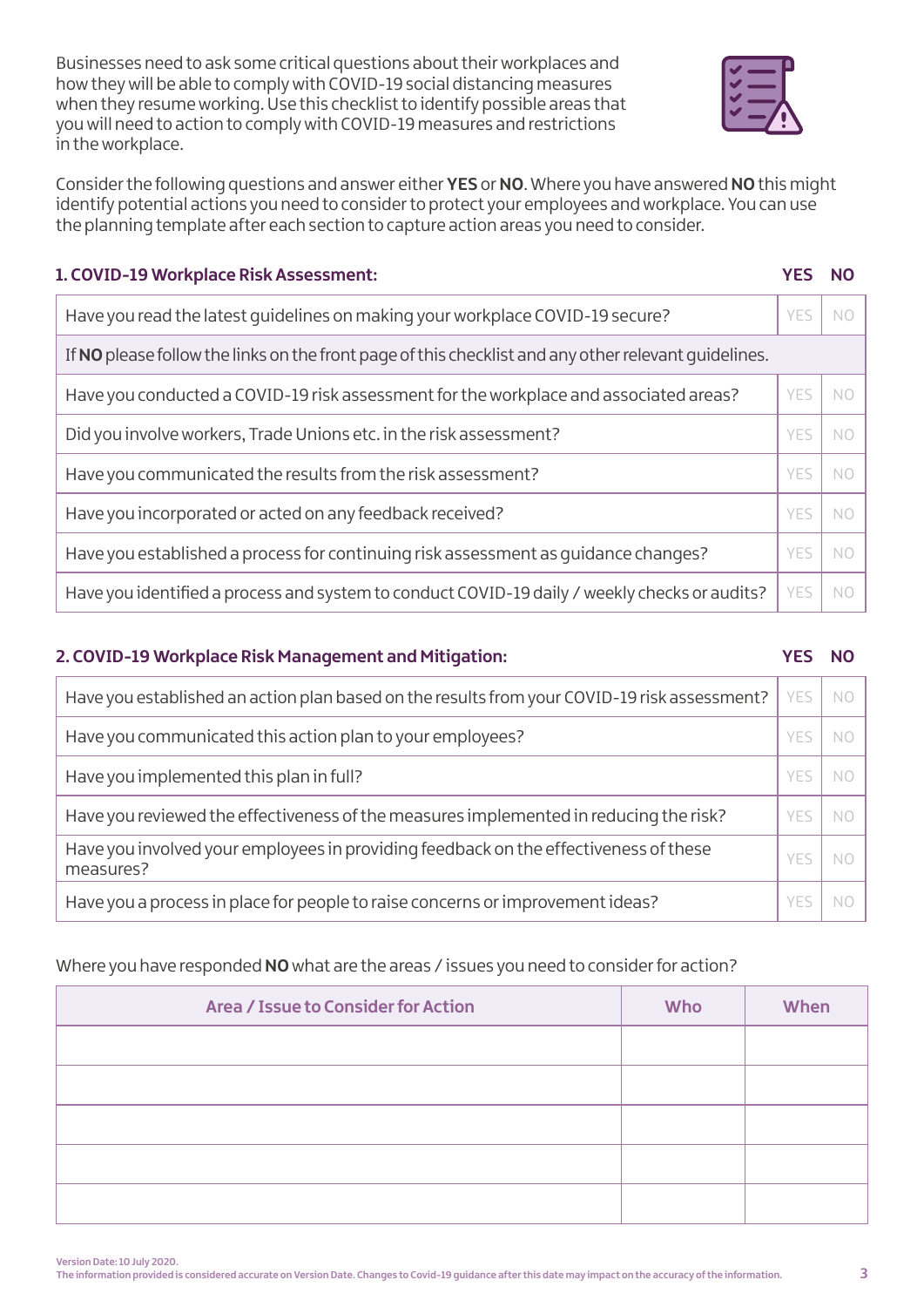# **3. COVID-19 Preparing the Workplace: YES NO**

| Have you considered who is essential to be on-site? i.e. office staff should work from home<br>if at all possible.                                                      | <b>YES</b> | N0 |
|-------------------------------------------------------------------------------------------------------------------------------------------------------------------------|------------|----|
| Have you planned for the minimum number of people needed on site to operate safely<br>and effectively?                                                                  | YFS        | NO |
| Have you considered bringing in shift patterns so less staff are in the workplace at once?                                                                              | <b>YES</b> | NO |
| Is there a communication plan for keeping those who are working from home updated<br>helping them stay connected with the rest of the workforce?                        | YFS        | NO |
| Have you established a comprehensive operational plan to reopen the workplace which<br>covers essential maintenance, air conditioning, legionella, safety testing etc.? | YFS        | N0 |
| Have you activated this plan?                                                                                                                                           | <b>YES</b> | N0 |
| Have you considered introducing some basic checks before permitting entry i.e.<br>thermal screening?                                                                    | YFS        | N0 |
| If yes have you considered how you might do this in a practicable manner?                                                                                               | <b>YES</b> | N0 |

# Where you have responded **NO** what are the areas / issues you need to consider for action?

| Area / Issue to Consider for Action | <b>Who</b> | When |
|-------------------------------------|------------|------|
|                                     |            |      |
|                                     |            |      |
|                                     |            |      |
|                                     |            |      |
|                                     |            |      |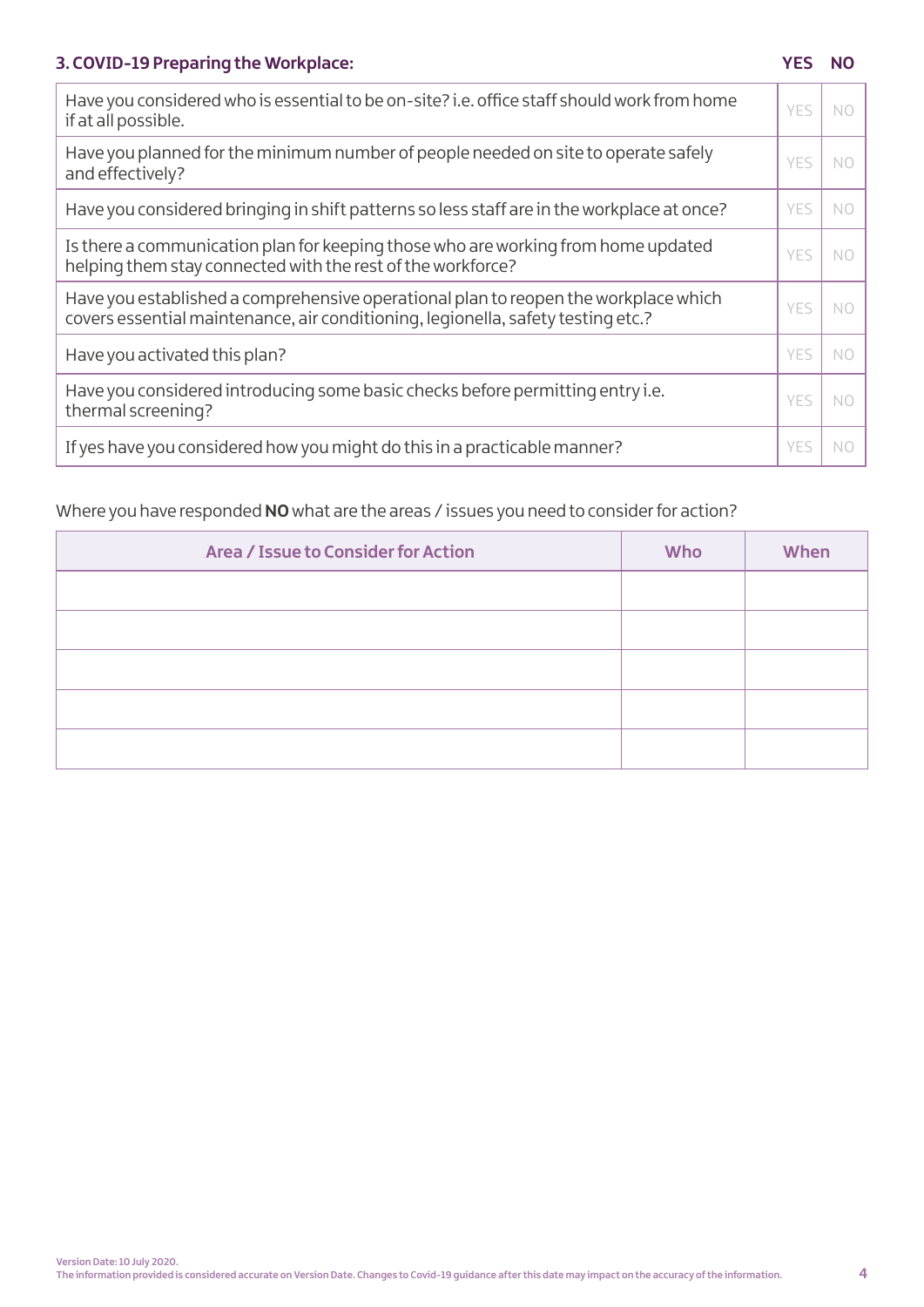# **4. COVID -19 Workplace Social Distancing:**

# **a. Coming to work and leaving work: YES NO**

| Have you considered staggering arrival and departure times at work to reduce crowding<br>on routes to and from the workplace?                                                                                               | YES  | NO.            |
|-----------------------------------------------------------------------------------------------------------------------------------------------------------------------------------------------------------------------------|------|----------------|
| Have you considered providing additional parking, bike-rack facilities etc. to comply with<br>social distancing requirements?                                                                                               | YES  | N <sub>O</sub> |
| Have you considered reducing queues, for example by having more entry points to<br>the workplace?                                                                                                                           | YES  | N <sub>O</sub> |
| Have you considered introducing some basic checks prior to permitting entry i.e.<br>thermal screening?                                                                                                                      | YES. | N <sub>O</sub> |
| Have you considered providing more storage for employees for clothes and bags?                                                                                                                                              | YES  | N <sub>O</sub> |
| Have you considered using markings and introducing one-way flow at entry and exit points?                                                                                                                                   | YES  | N <sub>O</sub> |
| Have you considered providing hand sanitation at entry / exit points and reduced usage of<br>touch-based security devices such as keypads?                                                                                  | YES  | N <sub>O</sub> |
| Have you considered defined process alternatives for entry / exit points where appropriate<br>(e.g. deactivating turnstiles requiring pass checks in favour of showing a pass to security<br>personnel at a distance) etc.? | YES  | N <sub>O</sub> |
| Have you considered limiting passengers in corporate vehicles (e.g. work minibuses),<br>for example leaving seats empty?                                                                                                    | YES  | NO             |

# **b. Moving around buildings and worksites:**

| Have you reduced movement by discouraging non-essential trips within buildings and sites?<br>For example, restricting access to some areas, encouraging use of radios or telephone etc.? | YES | NC |
|------------------------------------------------------------------------------------------------------------------------------------------------------------------------------------------|-----|----|
| Have you reduced job and location rotation?                                                                                                                                              |     |    |
| Have you introduced one-way flow through buildings / workplaces?                                                                                                                         |     |    |
| Have you revised maximum occupancy for lifts and ways of operating lifts?                                                                                                                |     |    |
| Have you reduced occupancy of vehicles used for onsite travel (e.g. vans, buses etc.)?                                                                                                   |     |    |

# **c. Workplaces and Workstations:**

| Is it still possible to get to and from toilets, canteen, photocopier, etc. while still maintaining<br>social distancing from those at their workstations? | YES        | NС        |
|------------------------------------------------------------------------------------------------------------------------------------------------------------|------------|-----------|
| Are workstations assigned to an individual and not shared?                                                                                                 | <b>YES</b> | <b>NC</b> |
| If they need to be shared are they shared by the fewest possible number of people?                                                                         | <b>YES</b> | NO        |
| Are they cleaned / sanitised before a change of personnel?                                                                                                 | <b>YES</b> | <b>NC</b> |
| Where it is not possible to keep workstations suitably separated, has extra attention been<br>paid to equipment cleaning and hygiene to reduce risk?       | YFS        | NO        |
| Has there been a review of layouts or line set-ups or processes to let employees work further<br>apart from each other?                                    | <b>YES</b> | NС        |
| Have you used floor tape, paint or marking areas to help maintain social distancing?                                                                       | <b>YES</b> | NO        |
| Have you avoided employees working face-to-face for example, working side-by-side,<br>back-to-back or facing away from each other?                         | <b>YES</b> | NС        |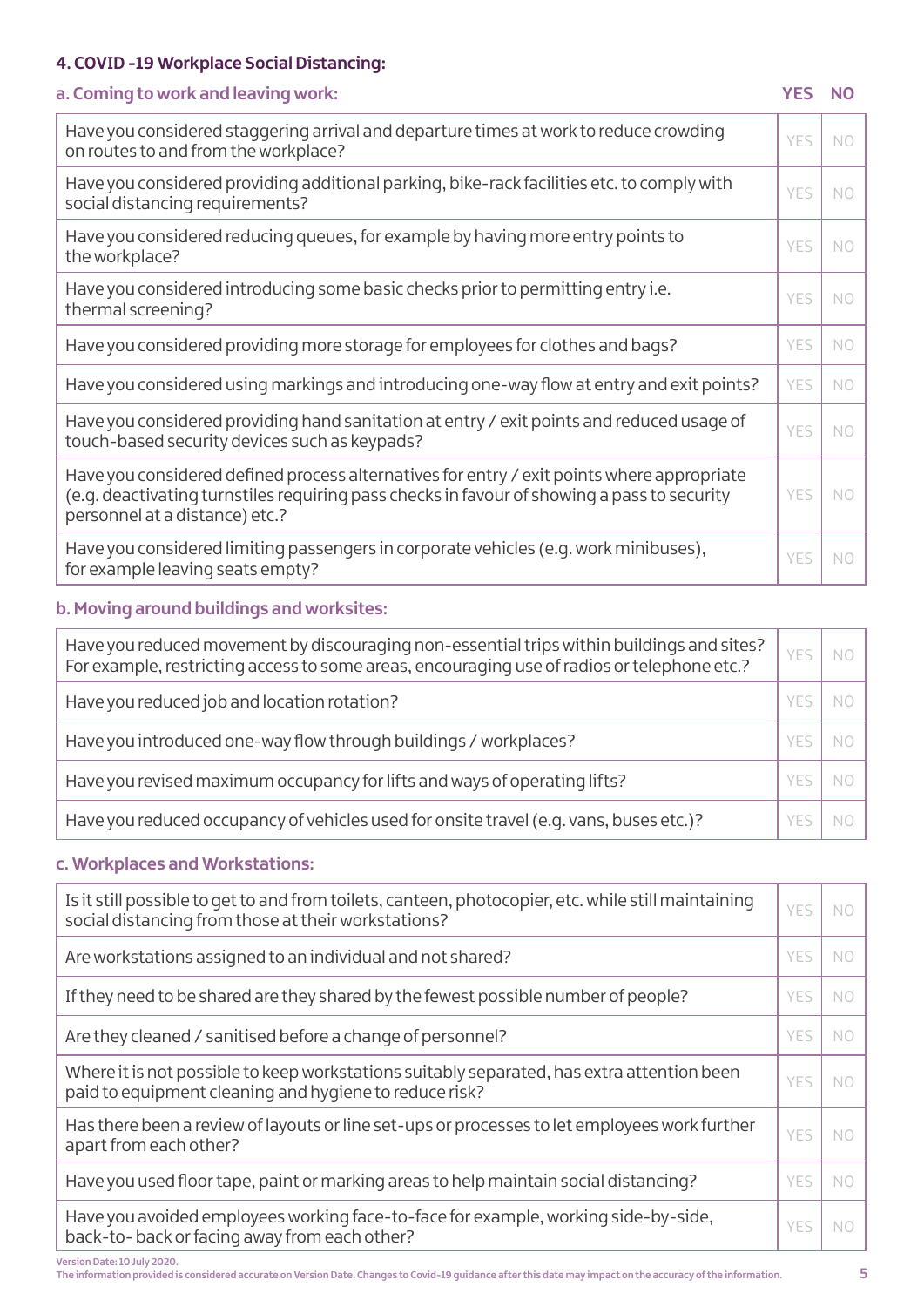| Have you used a buddy system if people have to work in close proximity (e.g. during<br>two-person assembly, or lifting or maintenance activities that cannot be redesigned)?                      | YFS | NO |
|---------------------------------------------------------------------------------------------------------------------------------------------------------------------------------------------------|-----|----|
| Have you put up posters around the workplace on maintaining social distancing?                                                                                                                    | YFS | NС |
| Have you nominated a person on the work floor to be responsible for reinforcing the<br>requirement to maintain social distancing?                                                                 | YFS | NС |
| Have you considered how to remove the need to touch solid surfaces i.e. doors – wedge open,<br>remove handles, affix toe brackets for opening etc. and still comply with fire safety regulations? | YFS | NΟ |
| Have you considered mobile screen enclosures for instances when close inspection /<br>proximity is required?                                                                                      | YFS | NС |
| Have you erected signs at the entrances to lifts and meeting rooms to ensure the maximum<br>safe capacity is not exceeded?                                                                        | YFS | NC |

# **d. Meetings:**

| Do you use remote working tools to avoid large numbers in meetings?                                                                                                                                                             |     |  |
|---------------------------------------------------------------------------------------------------------------------------------------------------------------------------------------------------------------------------------|-----|--|
| If meetings are necessary, do you maintain social distancing and ensure they do not / cannot $\parallel$<br>share objects, such as pens, paper?                                                                                 |     |  |
| Have you instructed workers to have meetings by phone or online instead of face-to-face?<br>If this is not possible, can you ensure they meet in a large space, meetings are kept short<br>and social distancing is maintained? | YFS |  |

# **e. Common Areas:**

| Have you staggered break times to reduce pressure on the break rooms or canteens?                           | YFS |    |
|-------------------------------------------------------------------------------------------------------------|-----|----|
| Have you / can you use outside areas for common areas?                                                      | YFS |    |
| Can you create additional space from other parts of the worksite or building freed up by<br>remote working? | YFS |    |
| Have you used protective screening for staff in reception or similar areas?                                 | YFS |    |
| Have you considered using pre-packaged meals or similar to avoid opening canteens?                          | YFS | NС |
| Have you reconfigured seating and tables to optimise spacing and reduce face to face<br>situations?         | YFS |    |
| Have you encouraged staff to stay on-site during working hours? (i.e. not leaving site at breaks)           | YES | NC |

# **f. Security and other incidents:**

| social distancing if it would be unsafe? |  |  |
|------------------------------------------|--|--|
|------------------------------------------|--|--|

# Where you have responded **NO** what are the areas / issues you need to consider for action?

| Area / Issue to Consider for Action | Who | When |
|-------------------------------------|-----|------|
|                                     |     |      |
|                                     |     |      |
|                                     |     |      |
|                                     |     |      |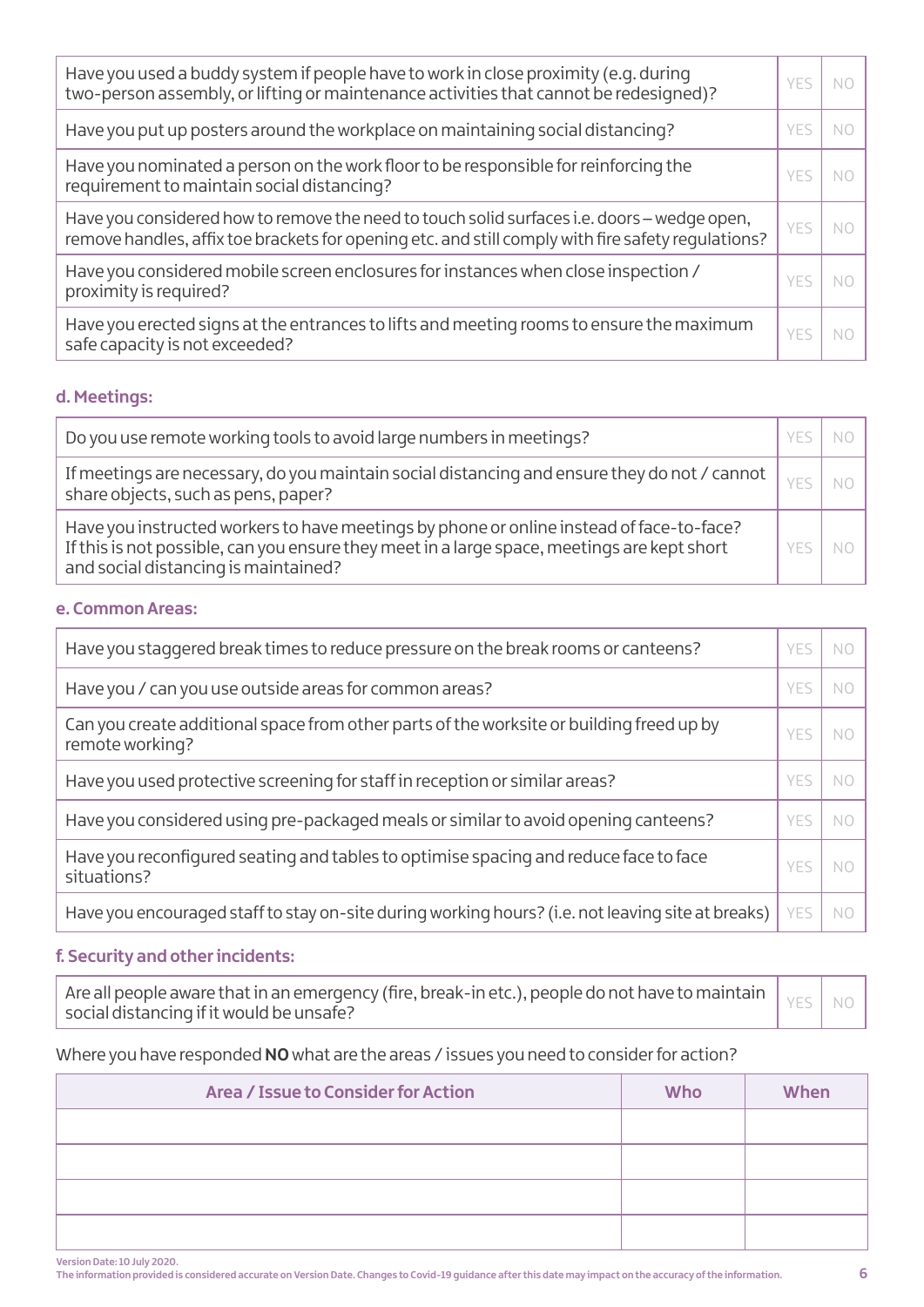# **5. COVID-19 Workplace Management of Customers, Visitors, Contractors, Suppliers etc: YES NO**

| Have you reviewed regular deliveries and requested contactless delivery?                                                                                              | YES | N <sub>O</sub> |
|-----------------------------------------------------------------------------------------------------------------------------------------------------------------------|-----|----------------|
| Can you establish appointment slots for deliveries where possible?                                                                                                    | YES | N <sub>O</sub> |
| Are check systems for e-invoicing in place?                                                                                                                           | YES | N <sub>O</sub> |
| Have you limited / restricted visitor numbers at any one time?                                                                                                        | YES | N <sub>O</sub> |
| Have you encouraged visits via remote connection / working where feasible?                                                                                            | YES | N <sub>O</sub> |
| Have you suspended, reduced or rescheduled non-essential services by outside contractors?                                                                             | YES | NO             |
| For essential services, have you determined if schedules could be revised to reduce<br>interaction / overlap with workforce?                                          | YES | N <sub>O</sub> |
| Have you a system to maintain an audit trail of all visitors? Including collecting<br>and maintaining contact details of all visitors in case there's a case on site? | YES | N <sub>O</sub> |
| Will you provide and explain available up-to-date quidance?                                                                                                           | YES | N <sub>O</sub> |
| Where site visits are required, e.g. inbound supplier deliveries or safety critical visitors, is site<br>quidance explained on or before arrival?                     | YES | N <sub>O</sub> |
| Have you established host responsibilities relating to COVID-19, providing any necessary<br>training for people who act as hosts for visitors?                        | YES | NO.            |
| Have you allocated a dedicated entry and exit route for customers, visitors and contractors,<br>minimising contact with the workforce?                                | YES | N <sub>O</sub> |
| Have you installed social distancing markers on the floor in areas where customers line up<br>or where workers perform tasks?                                         | YES | NO             |
| If visitors are expected to wear PPE do visitors have to supply their own or do you need<br>to supply this? Do you let them know the requirements in advance?         | YES | N <sub>O</sub> |
| Are your staff empowered to refuse access if the visitor(s) appears unwell?                                                                                           | YES | NO.            |
| Have you considered introducing some basic checks prior to permitting entry i.e.<br>thermal screening?                                                                | YES | NO             |

# Where you have responded **NO** what are the areas / issues you need to consider for action?

| Area / Issue to Consider for Action | <b>Who</b> | When |
|-------------------------------------|------------|------|
|                                     |            |      |
|                                     |            |      |
|                                     |            |      |
|                                     |            |      |
|                                     |            |      |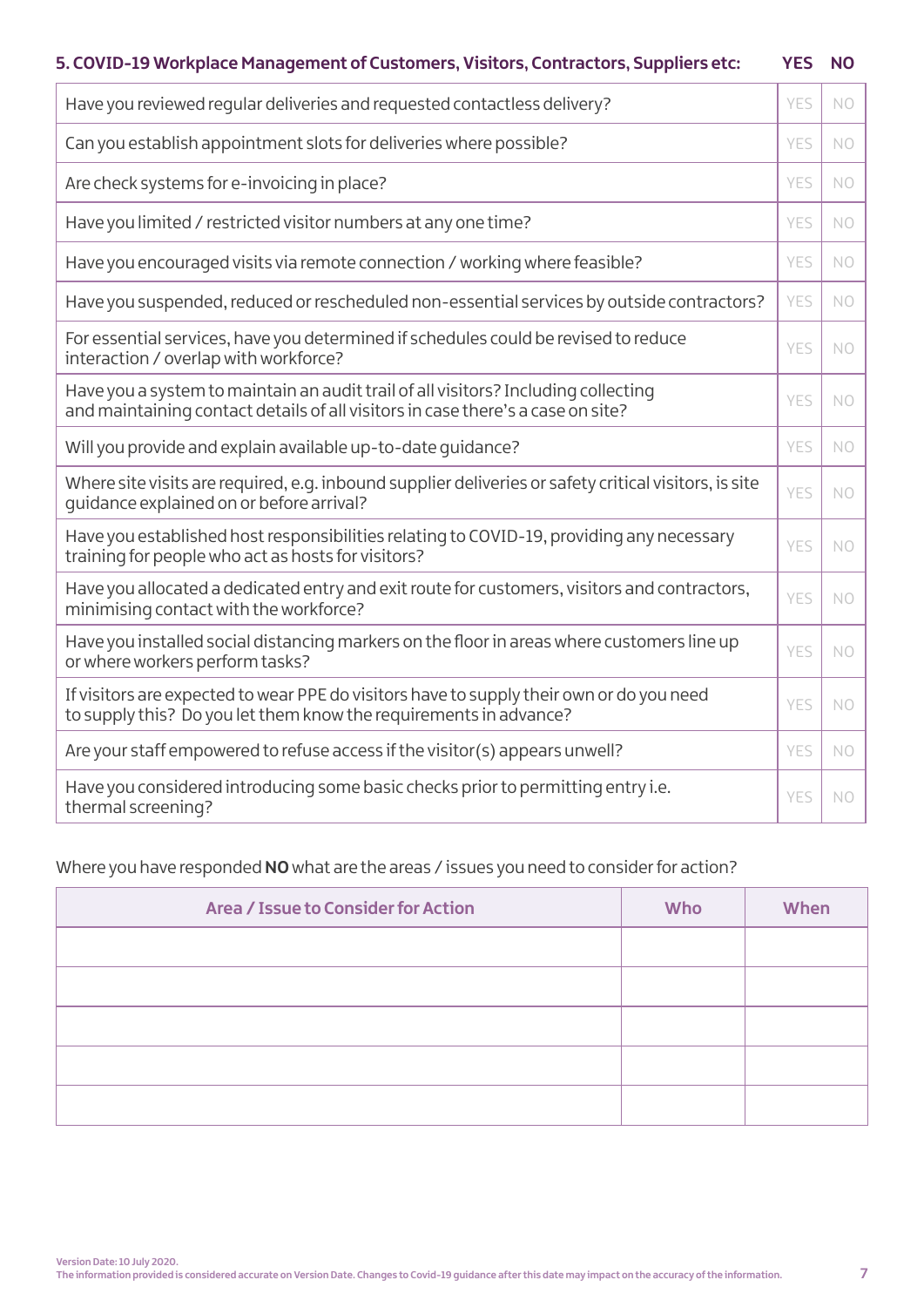# **6. COVID-19 Workplace Cleaning and Sanitising: YES NO**

| Have you carried out an assessment of cleaning and sanitisation requirements?                                                               | YES        | N <sub>O</sub> |
|---------------------------------------------------------------------------------------------------------------------------------------------|------------|----------------|
| Do you have appropriate stock of cleaning and sanitisation supplies and an ongoing supply?                                                  | YES        | NO             |
| Have you scheduled the first and regular deep cleans of building, equipment and surfaces?                                                   | YES        | N <sub>O</sub> |
| Have you considered how and where you can improve ventilation and air circulation?                                                          | <b>YES</b> | N <sub>O</sub> |
| Have you documented / amended the general and equipment specific cleaning procedures<br>to reflect the increased needs?                     | YES        | N <sub>O</sub> |
| Have all staff been trained in the procedures for proper cleaning and sanitising?                                                           | YES        | N <sub>O</sub> |
| Do your staff have easy access to cleaning and sanitising supplies and equipment?                                                           | YES        | N <sub>O</sub> |
| Have you identified areas for improvement to cleanliness such as reduced door handle<br>contact, less shared equipment or clear workspaces? | YES        | N <sub>O</sub> |
| Do you have adequate cleaning stations near door handles, shared equipment or workspaces?                                                   | YES        | N <sub>O</sub> |
| Do you have appropriate signage to reinforce good hygiene and sanitisation practice?                                                        | YES        | N <sub>O</sub> |
| Do you have appropriate areas for handwashing, drying and skin care for all employees?                                                      | YES        | NO             |
|                                                                                                                                             |            |                |

# Have you reviewed and exhausted the use of social distancing in each of your workspaces,  $\rm \phantom{0}$   $\rm \gamma ES$   $\rm \phantom{0}$  NO  $\rm \gamma$ Have you reviewed and exhausted the use of engineered/physical barriers in each of your  $\vert$   $_{\rm YES}$   $\vert$   $_{\rm NO}$ Have you reviewed and exhausted all opportunities for employees to work from home?  $\vert$  YES  $\vert$  NO Have you completed an assessment on the heightened PPE requirements for your business?  $\parallel$  YES  $\parallel$  NO Have you checked the latest official advice regarding PPE? Your risk assessment should reflect the fact that the role of PPE in providing additional protection may be extremely limited.  $YES|NO$ Do you have a current stock of the standard of PPE required and an ongoing supply route  $\bigg| \begin{array}{c} \gamma \in \mathbb{S} \end{array} \bigg| \begin{array}{c} \gamma \in \mathbb{S} \end{array}$ Is the appropriate PPE easily accessible to the employees and visitors that are required  $\vert$  YES  $\vert$  NO Do your work policy and procedures reflect the use of PPE as required?  $\vert$  YES  $\vert$  NO Do you have heightened PPE audits to ensure 100% compliance? The Matteo of the SNO of the SNO of the NO **7. COVID-19 Workplace PPE: YES NO**

### Where you have responded **NO** what are the areas / issues you need to consider for action?

| Area / Issue to Consider for Action | Who | When |
|-------------------------------------|-----|------|
|                                     |     |      |
|                                     |     |      |
|                                     |     |      |
|                                     |     |      |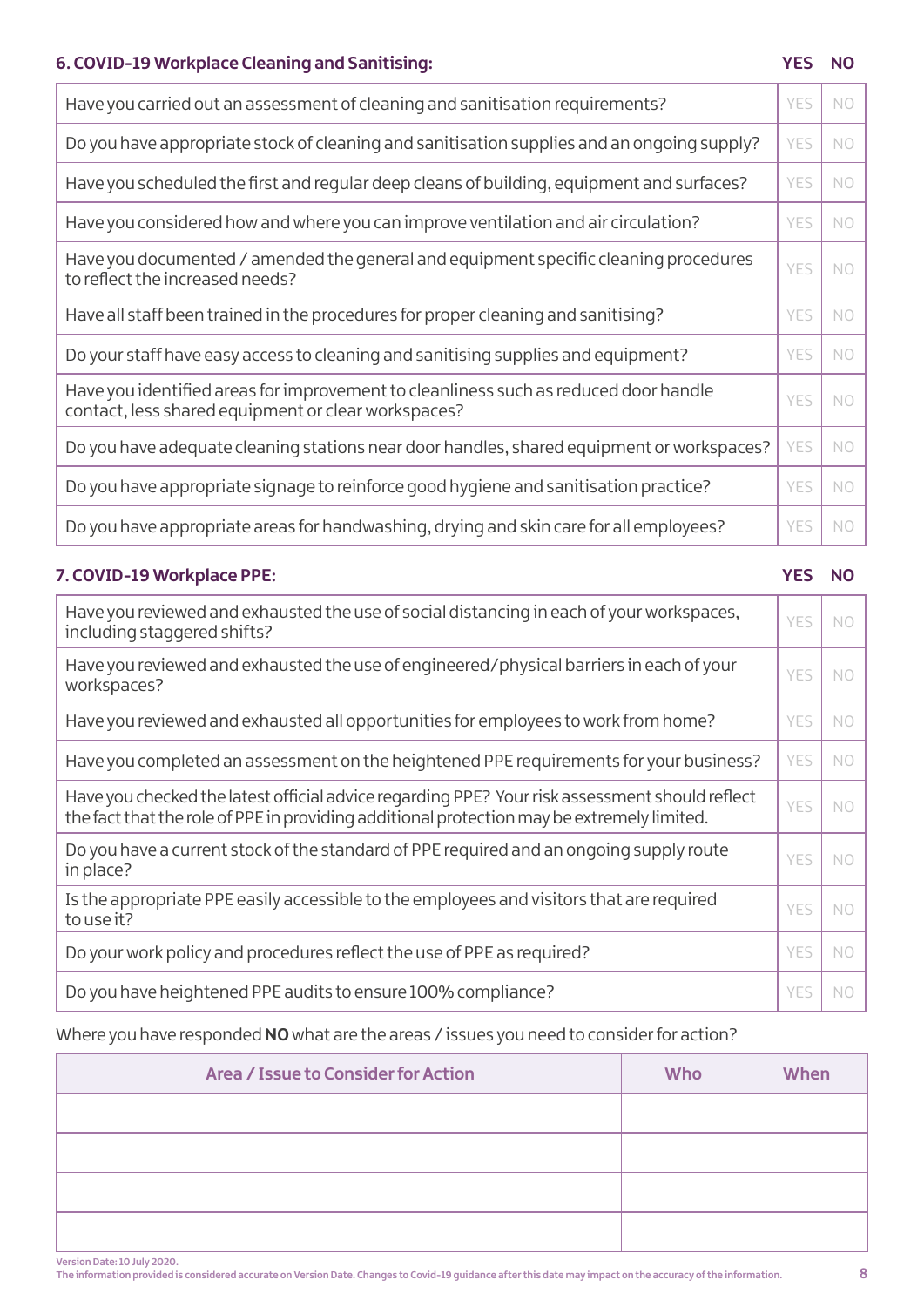# **8. COVID-19 Work Force Management:**

# **a. Organise work to minimise contact between employees: YES NO**

| Can you split staff into teams or shift groups?                                                                                                                                 | YFS | NC. |
|---------------------------------------------------------------------------------------------------------------------------------------------------------------------------------|-----|-----|
| Can you fix these teams or shift groups so that where contact is unavoidable, this happens<br>between the same people?                                                          | YFS | NO  |
| Have you identified areas where people have to directly pass things to each other (e.g. job<br>information, spare parts, samples, raw materials)?                               | YFS | NC. |
| If you have identified areas where people have to directly pass things to each other have<br>you considered how to eliminate the need to or identified ways to reduce the risk? | YFS | NС  |
| Shared tools and equipment: Can you look for ways to remove direct contact through use<br>of drop-off points or transfer zones?                                                 | YFS | NС  |
| Do you have a nominated person or team dedicated to infection control?                                                                                                          | ۷F۱ |     |

# **b. Work related travel, field workers, accommodation and visits:**

| Avoiding unnecessary work travel:<br>Have you considered what would justify travel between locations?                                      |     |    |
|--------------------------------------------------------------------------------------------------------------------------------------------|-----|----|
| If your field workers have to share vehicles between shifts or rotas, do you have a cleaning<br>routine for the vehicles between each use? |     |    |
| Where staff may be required to stay away from their residence overnight, do you keep records?                                              | YFS | NC |
| Do you audit / check this accommodation to ensure they can meet social distancing<br>& hygiene requirements?                               |     |    |

# Where you have responded **NO** what are the areas / issues you need to consider for action?

| Area / Issue to Consider for Action | <b>Who</b> | When |
|-------------------------------------|------------|------|
|                                     |            |      |
|                                     |            |      |
|                                     |            |      |
|                                     |            |      |
|                                     |            |      |